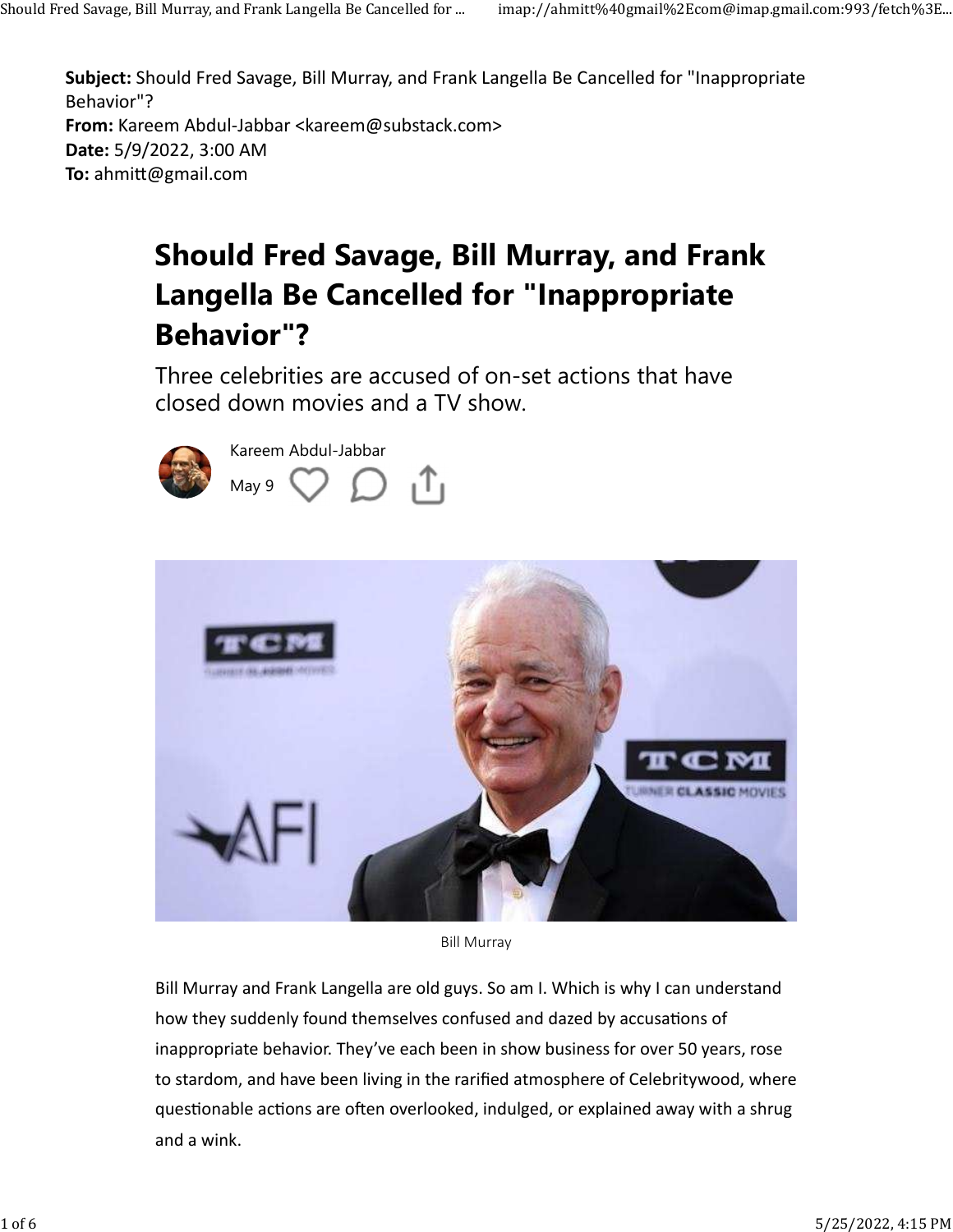I don't know Murray or Langella, but I am a great admirer of their work. They are true artists. Other than that, I don't know squat about them. But I do know the struggle sometimes to adjust to new social standards, new cultural consciousness. I was a teenager during the beginnings of the Women's Liberation Movement but it made me aware of the similarities with the Civil Rights Movement. As a result, I was a supporter of women who were over the age of eighteen not wanting men to call them "girls." The widespread use of the word diminished and disrespected them, reduced them to childlike status to be ruled by the adult men. At the time, men over 60 had trouble with this new social awareness because to them at their age, women in their thirties and forties seemed like girls. I remember scoffing at the lameness of their excuse. After all, old White men had claimed the same exemption about referring to Black men as boys or even Blacks as coloreds. *Better learn to change* with the times, old man, I thought.



Frank Langella

Now I'm 75 and sometimes I catch myself about to refer to women in their thirties as girls. "Bye, girls," I might say. Or, "How are you girls doing?" I catch myself because it's not about me or how hard it is to remember or even my good-natured intentions. It's not even about whether or not they would be offended. It's about the general perception and my responsibility to be aware that neither my age nor my celebrity excuses perpetuating diminishing women—or anyone—through the use of tainted language. I may slip up on occasion, but just because people might excuse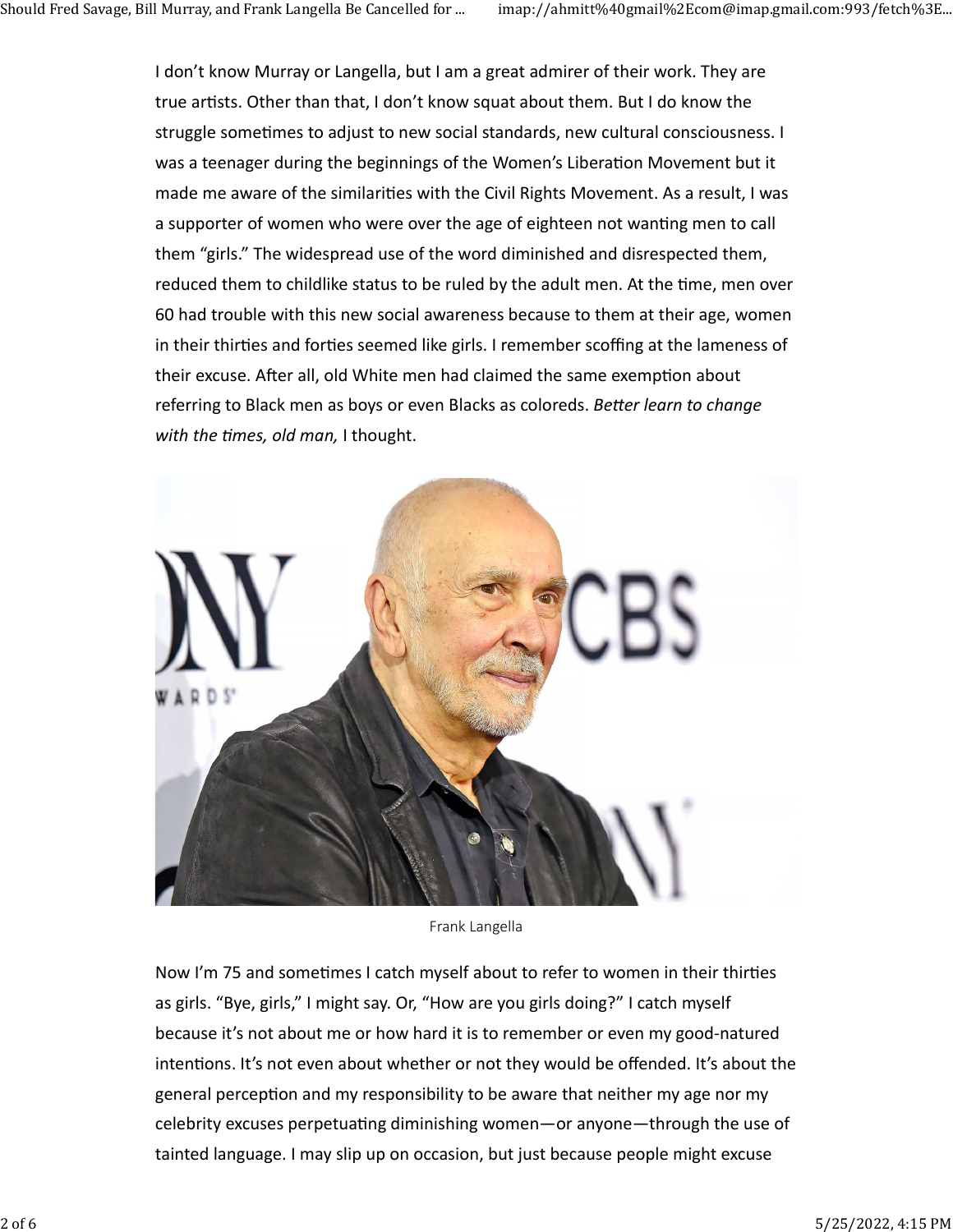me because of my age or my outspokenness about equality, that doesn't mean I shouldn't be vigilant about not repeating my mistakes.

Sure, some of you are thinking, "What's the big deal? Girl or woman, what does it matter? More 'woke' b.s." Generally, that question only gets asked by people who haven't had to face relentless discrimination or by people who aren't aware how much they've been victims of it. Recently, Florida congressman Matt Gaetz, (yeah, the same guy currently under investigation for allegedly pursuing a sexual relationship with a 17-year-old girl and paying for her to travel with him in violation of federal sex trafficking laws) referred to women protesting the U.S. Supreme Court's apparent decision to overturn Roe v. Wade as "overeducated." Full quote: "How many of the women rallying against overturning Roe are over-educated, under-loved millennials who sadly return from protests to a lonely microwave dinner with their cats, and no Bumble matches?" Using the word "overeducated" (what does that even mean?) is his attempt to link educating women with personal relationship failure.

So, this article isn't about using the word "girl" per se—there are plenty of times when it's appropriate, even appreciated. We're looking at the larger context of when the word—and all the behavior associated with the entitlement to use it whenever and on whomever a male wants—become part of a larger pattern of suppression.

Have you heard of the Pink Tax? It's the amount of extra money women pay for the same products as men. The New York City Department of Consumer Affairs discovered that clothes, children's toys, and home care products cost women an average of 7% more, resulting in them paying \$1,351 more each year for the same products. The study revealed that a red scooter marketed to boys cost \$24.99 and an identical pink scooter marketed to girls costs \$49.

**Thanks for reading my take of this subject. Now, if you could just: Subscribe. Share. Like. Comment. That's what keeps this newsletter alive.**

Subscribe now

Share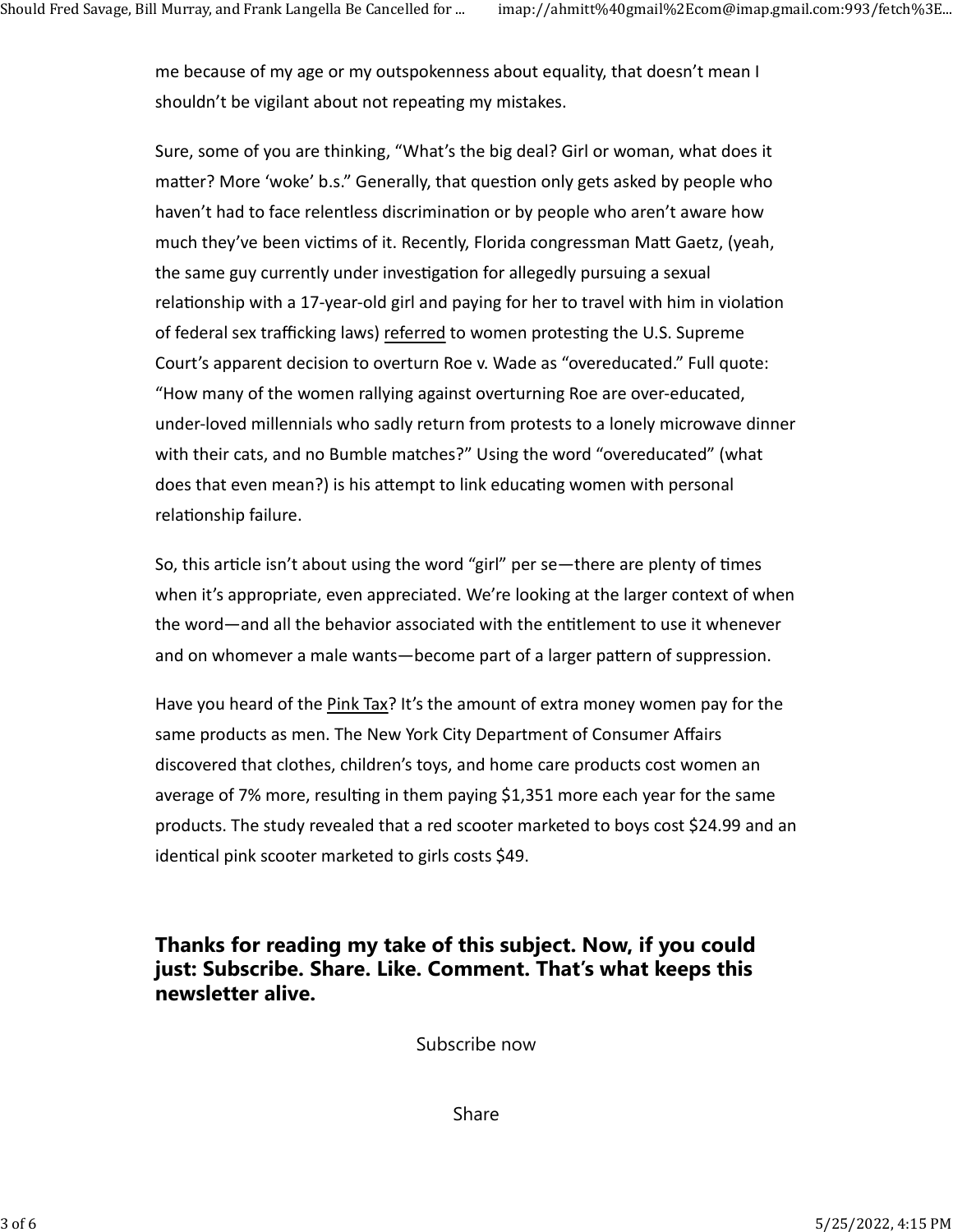Leave a comment

How is that possible? How is it possible that women are about to have their reproductive rights taken away? How is it possible that the government can force a woman to unwillingly risk her life? How is it possible women can still be harrassed in the workplace? How is all that possible when they comprise 51.1% of the U.S. population? It's possible because we have a long history of paternalism, magnanimously granting rights and taking them away in the guise of "protecting" them. And a certain percentage of women are just fine with that. It's like a dark stain that, despite hundreds of washes, still haunts with its ghostly outline.

Referring to a woman as a girl may seem laughably small, but it isn't insignificant. It's part of the larger systemic web of behavior. Words, whether aggressive like then n-word or passive like girl, form a strong cold current under society that pulls us in a direction we may not be aware of until it's too late and we're tugged under the smooth surface. Calling a woman "honey," or "sweetheart," or "bitch" reduces them to powerlessness. The same as unwanted touching, which suggests they don't have control of their personal space. That perpetuates the idea that they are weaker and therefore worthy of exploitation.

What's this have to do with Bill Murray and Frank Langella? I wasn't present in either occasion that generated the complaint, so I have no opinion about the legitimacy of the accusations. Was there an inappropriate joke? Was there an egregious touch during an acting scene? Is that enough to close down the films both were working on? This is part of a conversation that's been going on for centuries, but with minimal progress.

I had just finished this article when news broke that Fred Savage had been fired as executive producer and director of ABC's revived *The Wonder Years* following an investigation into misconduct.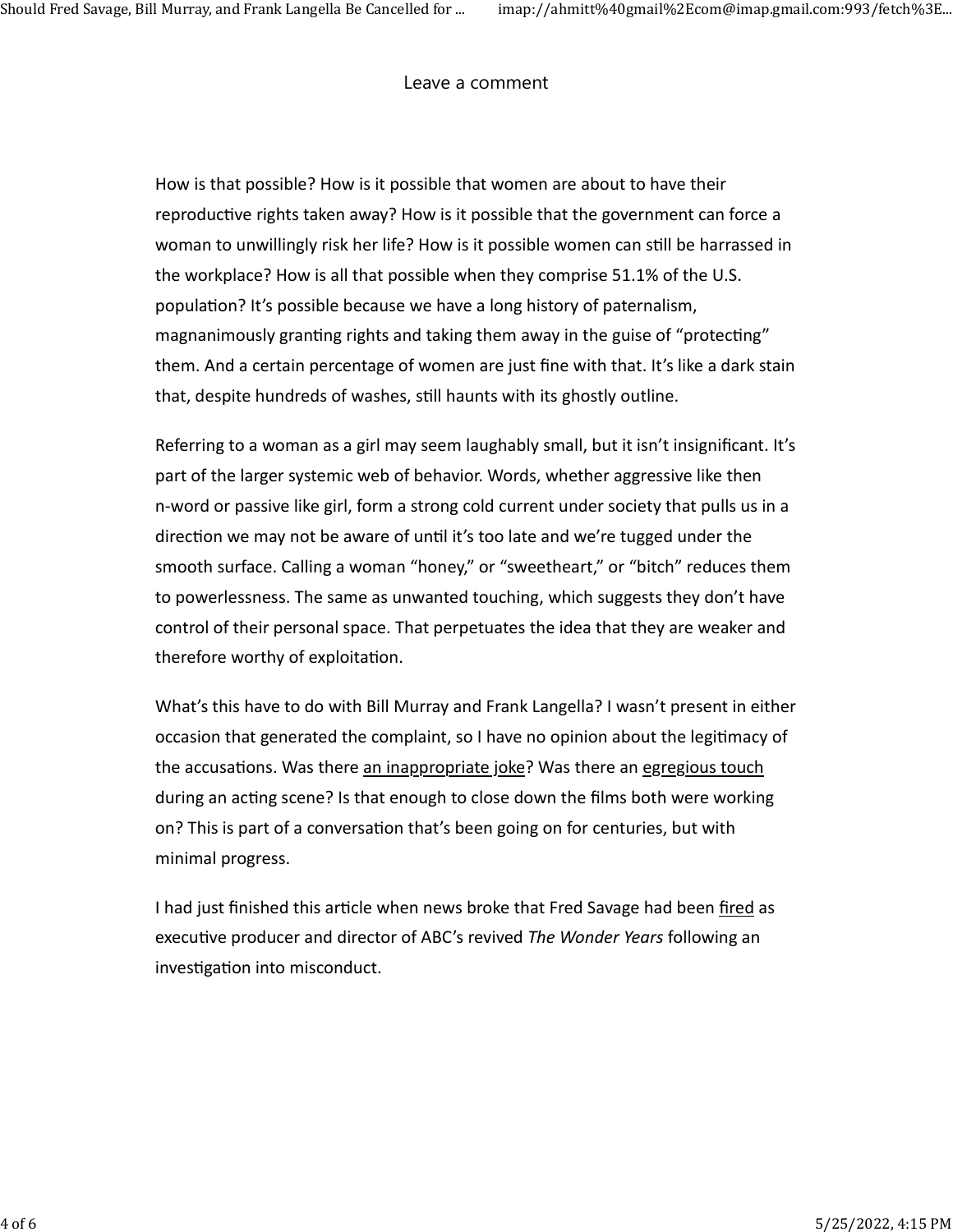

Fred Savage

No one gets a free pass based on celebrity. But I hope that the investigations are more than corporate ass-covering, because both parties—accuser and accused—in these cases deserve to be heard. Workplace standards have to be set and followed, even if it's difficult for old-timers or longtime celebrities. At the same time, unless there is a persistent and egregious flaunting of the rules, counseling and fines seem more appropriate than immediate firing for first-time offenders.

Moving forward, celebrities (and all people) of all ages need to be much more aware at what can and cannot be said and done. The familiar "I was just joking. That's my sense of humor. I'm a hugger. You should smile more." won't cut it anymore. Nor should it. Words—even seemingly innocent ones—can perpetuate oppression, regardless of one's intention. Rules have been put into place to protect the powerless from the powerful and we can't be arrogant enough to think those rules don't apply to us, especially when what we do carries so much weight with the public.

Each of our actions are like pebbles dropped in a pond, rippling outward until they either gently rock a smiling child floating on her back—or overturn a boat and dump us all into the unforgiving current.